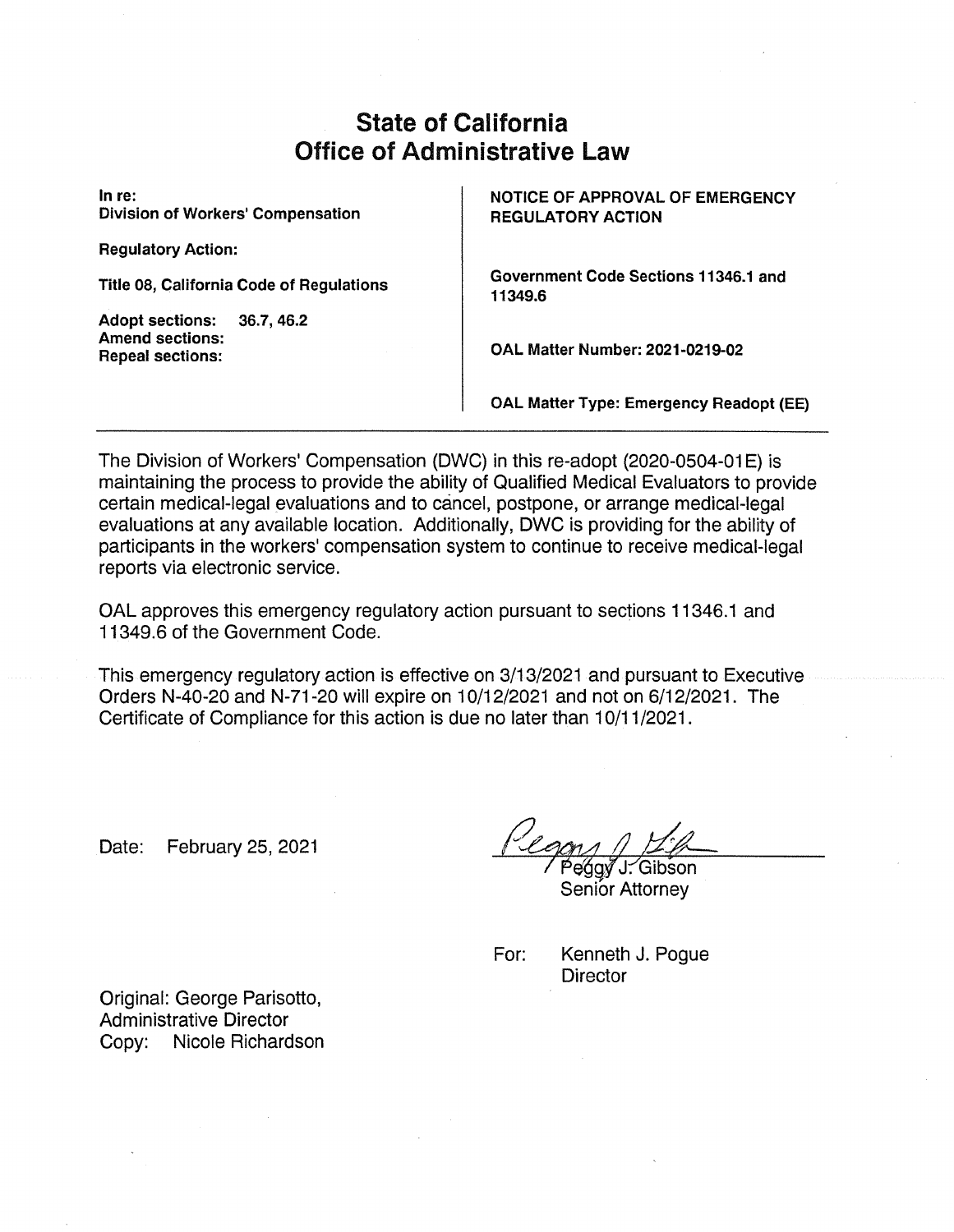| <b>NOTICE PUBLICATION/REGULATI</b><br>STD. 400 (REV. 10/2019)                                                                                                                                                                                                                                                                                                     | STATE OF CALIFORNIA-OFFICE OF ADMINISTRATIVE LARE<br><b>BINIS</b>                                  |                                  |                                                         |                  | For use by Secretary of State only                                      |  |
|-------------------------------------------------------------------------------------------------------------------------------------------------------------------------------------------------------------------------------------------------------------------------------------------------------------------------------------------------------------------|----------------------------------------------------------------------------------------------------|----------------------------------|---------------------------------------------------------|------------------|-------------------------------------------------------------------------|--|
| NOTICE FILE NUMBER<br><b>OAL FILE</b>                                                                                                                                                                                                                                                                                                                             | REGULATORY ACTION NUMBER                                                                           |                                  | <b>EMERGENCY NUMBER</b>                                 |                  |                                                                         |  |
| <b>NUMBERS</b><br>Z-<br>For use by Office of Administrative Law (OAL) only                                                                                                                                                                                                                                                                                        |                                                                                                    | 2021-0219-02EE                   |                                                         | ENDORSED - FILED |                                                                         |  |
|                                                                                                                                                                                                                                                                                                                                                                   |                                                                                                    |                                  |                                                         |                  | In the office of the Secretary of State                                 |  |
|                                                                                                                                                                                                                                                                                                                                                                   |                                                                                                    |                                  | $2021$ FEB 19 $\triangleright$                          | $3 + 0$          | of the State of California                                              |  |
|                                                                                                                                                                                                                                                                                                                                                                   |                                                                                                    |                                  |                                                         |                  | FEB 25 2021                                                             |  |
|                                                                                                                                                                                                                                                                                                                                                                   |                                                                                                    |                                  | <b>UFFICE OF</b><br>ADMINISTRATIVE LAW                  |                  |                                                                         |  |
|                                                                                                                                                                                                                                                                                                                                                                   |                                                                                                    |                                  |                                                         |                  | 1:51                                                                    |  |
|                                                                                                                                                                                                                                                                                                                                                                   |                                                                                                    |                                  |                                                         |                  |                                                                         |  |
|                                                                                                                                                                                                                                                                                                                                                                   |                                                                                                    |                                  |                                                         |                  |                                                                         |  |
| <b>NOTICE</b>                                                                                                                                                                                                                                                                                                                                                     |                                                                                                    |                                  | <b>REGULATIONS</b>                                      |                  |                                                                         |  |
| <b>AGENCY WITH RULEMAKING AUTHORITY</b><br>Division of Workers' Compensation within Dept. of Industrial Relations                                                                                                                                                                                                                                                 |                                                                                                    |                                  |                                                         |                  | AGENCY FILE NUMBER (If any)<br>None                                     |  |
| A. PUBLICATION OF NOTICE (Complete for publication in Notice Register)                                                                                                                                                                                                                                                                                            |                                                                                                    |                                  |                                                         |                  |                                                                         |  |
| 1. SUBJECT OF NOTICE                                                                                                                                                                                                                                                                                                                                              |                                                                                                    | TITLE(S)                         | <b>FIRST SECTION AFFECTED</b>                           |                  |                                                                         |  |
| 3. NOTICE TYPE                                                                                                                                                                                                                                                                                                                                                    |                                                                                                    |                                  |                                                         |                  | 2. REQUESTED PUBLICATION DATE                                           |  |
| Notice re Proposed<br>Other<br><b>Regulatory Action</b>                                                                                                                                                                                                                                                                                                           | 4. AGENCY CONTACT PERSON                                                                           |                                  | <b>TELEPHONE NUMBER</b>                                 |                  | <b>FAX NUMBER (Optional)</b>                                            |  |
| <b>ACTION ON PROPOSED NOTICE</b><br><b>OAL USE</b><br>Approved as<br><b>ONLY</b><br>Submitted                                                                                                                                                                                                                                                                     | Approved as<br>Modified                                                                            | Disapproved/<br><b>Withdrawn</b> | <b>NOTICE REGISTER NUMBER</b>                           |                  | <b>PUBLICATION DATE</b>                                                 |  |
| B. SUBMISSION OF REGULATIONS (Complete when submitting regulations)                                                                                                                                                                                                                                                                                               |                                                                                                    |                                  |                                                         |                  |                                                                         |  |
| 1a. SUBJECT OF REGULATION(S)                                                                                                                                                                                                                                                                                                                                      |                                                                                                    |                                  |                                                         |                  | 1b. ALL PREVIOUS RELATED OAL REGULATORY ACTION NUMBER(S)                |  |
| QME Regulations in Response to COVID-19                                                                                                                                                                                                                                                                                                                           |                                                                                                    |                                  | 2020-0504-01                                            |                  |                                                                         |  |
| 2. SPECIFY CALIFORNIA CODE OF REGULATIONS TITLE(S) AND SECTION(S) (Including title 26, if toxics related)                                                                                                                                                                                                                                                         |                                                                                                    |                                  |                                                         |                  |                                                                         |  |
|                                                                                                                                                                                                                                                                                                                                                                   |                                                                                                    |                                  |                                                         |                  |                                                                         |  |
| <b>ADOPT</b><br><b>SECTION(S) AFFECTED</b>                                                                                                                                                                                                                                                                                                                        |                                                                                                    |                                  |                                                         |                  |                                                                         |  |
| (List all section number(s)<br><b>AMEND</b>                                                                                                                                                                                                                                                                                                                       | 36.7, 46.2                                                                                         |                                  |                                                         |                  |                                                                         |  |
| individually. Attach                                                                                                                                                                                                                                                                                                                                              |                                                                                                    |                                  |                                                         |                  |                                                                         |  |
| <b>REPEAL</b>                                                                                                                                                                                                                                                                                                                                                     |                                                                                                    |                                  |                                                         |                  |                                                                         |  |
|                                                                                                                                                                                                                                                                                                                                                                   |                                                                                                    |                                  |                                                         |                  |                                                                         |  |
| Regular Rulemaking (Gov.                                                                                                                                                                                                                                                                                                                                          | Certificate of Compliance: The agency officer named                                                |                                  |                                                         |                  |                                                                         |  |
| Code §11346)<br>Resubmittal of disapproved                                                                                                                                                                                                                                                                                                                        | below certifies that this agency complied with the                                                 |                                  | <b>Emergency Readopt</b><br>(Gov. Code, §11346.1(h))    |                  | Changes Without<br>Regulatory Effect (Cal.                              |  |
| 3. TYPE OF FILING<br>or withdrawn nonemergency                                                                                                                                                                                                                                                                                                                    | provisions of Gov. Code §§11346.2-11347.3 either<br>before the emergency regulation was adopted or |                                  |                                                         |                  | Code Regs., title 1, §100)                                              |  |
| filing (Gov. Code §§11349.3,<br>11349.4)                                                                                                                                                                                                                                                                                                                          | within the time period required by statute.                                                        |                                  | File & Print                                            |                  | Print Only                                                              |  |
| Emergency (Gov. Code,<br>§11346.1(b))                                                                                                                                                                                                                                                                                                                             | Resubmittal of disapproved or withdrawn<br>emergency filing (Gov. Code, §11346.1)                  |                                  | Other (Specify)                                         |                  |                                                                         |  |
| TITLE(S)                                                                                                                                                                                                                                                                                                                                                          |                                                                                                    |                                  |                                                         |                  |                                                                         |  |
| additional sheet if needed.)<br>8<br>4. ALL BEGINNING AND ENDING DATES OF AVAILABILITY OF MODIFIED REGULATIONS AND/OR MATERIAL ADDED TO THE RULEMAKING FILE (Cal. Code Regs. title 1, §44 and Gov. Code §11347.1)<br>5. EFFECTIVE DATE OF CHANGES (Gov. Code, §§ 11343.4, 11346.1(d); Cal. Code Regs., title 1, §100)<br>Effective January 1, April 1, July 1, or |                                                                                                    |                                  |                                                         |                  |                                                                         |  |
| October 1 (Gov. Code §11343.4(a))                                                                                                                                                                                                                                                                                                                                 | Effective on filing with<br>Secretary of State                                                     | Regulatory Effect                | S100 Changes Without R7<br>Effective other<br>(Specify) |                  | 0Z<br>per agency                                                        |  |
|                                                                                                                                                                                                                                                                                                                                                                   |                                                                                                    |                                  |                                                         |                  | <b>Tequest</b>                                                          |  |
| 6. CHECK IF THESE REGULATIONS REQUIRE NOTICE TO, OR REVIEW CONSULTATION, APPROVAL OR CONCURRENCE BY, ANOTHER AGENCY OR ENTITY<br>$\tilde{\mathscr{M}}$ Department of Finance (Form STD, 399) (SAM §6660)<br>Other (Specify)                                                                                                                                       |                                                                                                    |                                  | Fair Political Practices Commission                     |                  | State Fire Marshal                                                      |  |
|                                                                                                                                                                                                                                                                                                                                                                   |                                                                                                    | <b>TELEPHONE NUMBER</b>          |                                                         |                  |                                                                         |  |
| 7. CONTACT PERSON<br>Nicole Richardson                                                                                                                                                                                                                                                                                                                            |                                                                                                    | 510-286-0656                     | FAX NUMBER (Optional)<br>510-286-0687                   |                  | E-MAIL ADDRESS (Optional)<br>nrichardson@dir.ca.gov                     |  |
|                                                                                                                                                                                                                                                                                                                                                                   |                                                                                                    |                                  |                                                         |                  |                                                                         |  |
| of the regulation(s) identified on this form, that the information specified on this form<br>is true and correct, and that I am the head of the agency taking this action,                                                                                                                                                                                        |                                                                                                    |                                  |                                                         |                  | For use by Office of Administrative Law (OAL) only<br>ENDORSED APPROVED |  |
| or a designee of the head of the agency, and am authorized to make this certification.                                                                                                                                                                                                                                                                            |                                                                                                    |                                  |                                                         |                  |                                                                         |  |
| 8. I certify that the attached copy of the regulation(s) is a true and correct copy<br>SIGNATURE OF AGENCY HEAD OR DESIGNEE<br>George Parisotto<br>TYPED NAME AND TITLE OF SIGNATORY                                                                                                                                                                              | Digitally signed by George Parisotto<br>Date: 2021.02.18 14:55:53 -08'00'                          | DATE<br>February 18, 2020        |                                                         |                  | FEB 25 2021                                                             |  |

 $\psi_{\langle\psi\rangle}$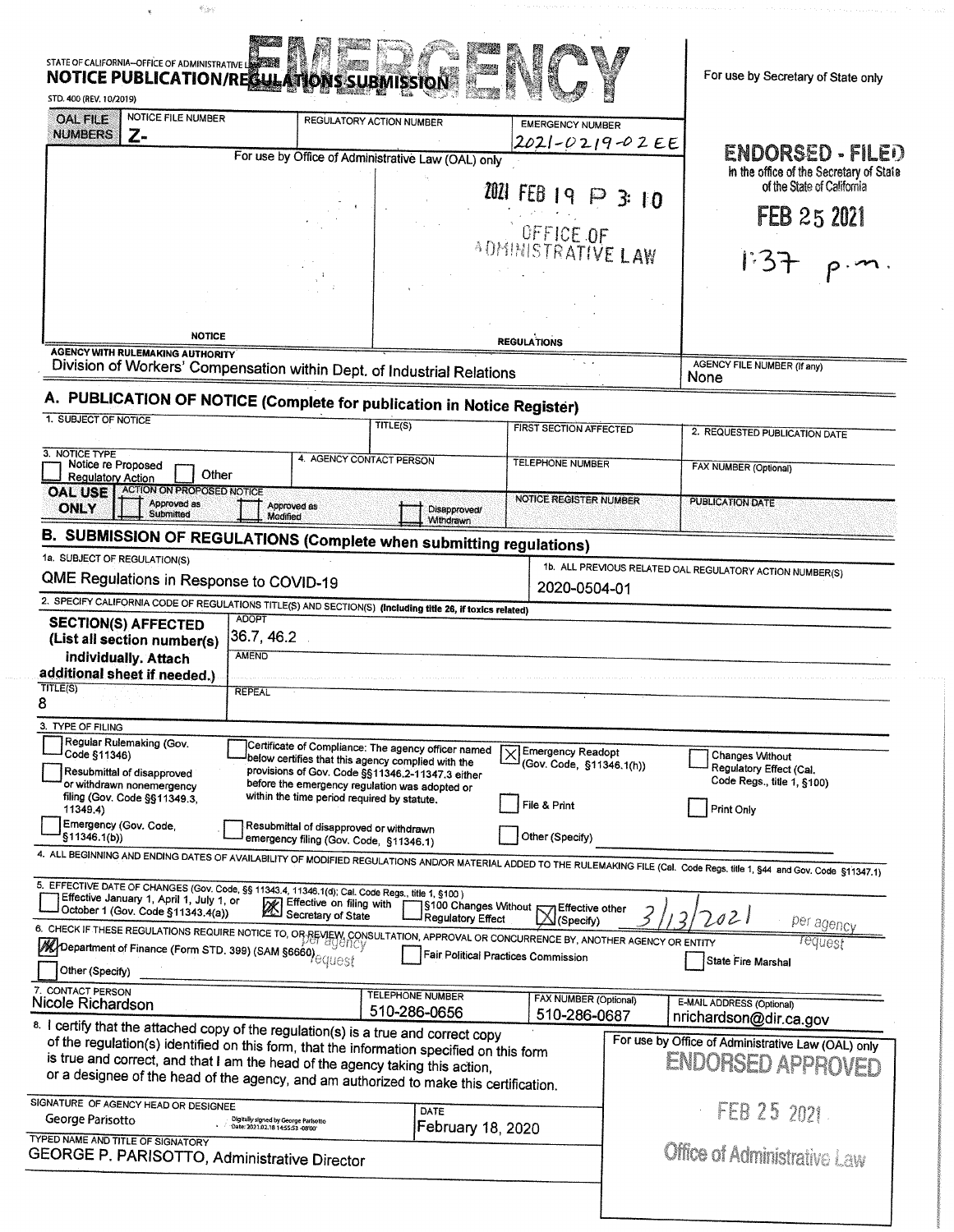#### Adopt

#### DWC —Proposed QME Emergencv Regulation in Response to COVID-19

#### § 36.7 QME Electronic Service Emergency Regulation in Response to COVID-19

- (a) During the period that this emergency regulation is in effect, a QME, AME, or other medical-legal report and required documents may be served electronically as follows;
	- (1) For purposes of this section:
		- (A} "Electronic service" means service of the medical-legal report and all documents required by section 36, on a party or other person, by either electronic transmission or electronic notification. Electronic service may be performed directly by the physician or by an agent of the physician, or through an electronic service provider.
		- (B) "Electronic transmission" means the transmission of a document by electronic means to the electronic service address at or through which a party or other person has authorized electronic service.
		- {C} "E{ectronic notification" means the notification of the party or other person that a document is served by sending an electronic message to the electronic address at or through which the party or other person has authorized electronic service, specifying the exact name of the document served, and providing a hyperlink at which the served document may be viewed and downloaded.
	- (2) Electronic service shall be permitted only where the parties agree and a written confirmation of that agreement is made. At the time of giving consent to electronic service, a party or entity shall provide the party's electronic address for the purpose of receiving electronic service.
	- (3) Electronic service shall not be permitted on any unrepresented party or unrepresented injured worker.
	- (4) For purposes of electronic service, the medical-legal report or other papers must be transmitted to an electronic address maintained by the person or entity on whom it is served, using the most recent electronic address provided to the physician by the party who consented to accept service electronically.
	- (5) Service is complete at the time of transmission. Any period of notice and any right or duty to act or make any response within any period or on a date certain after service of the document, shall be extended by two business days.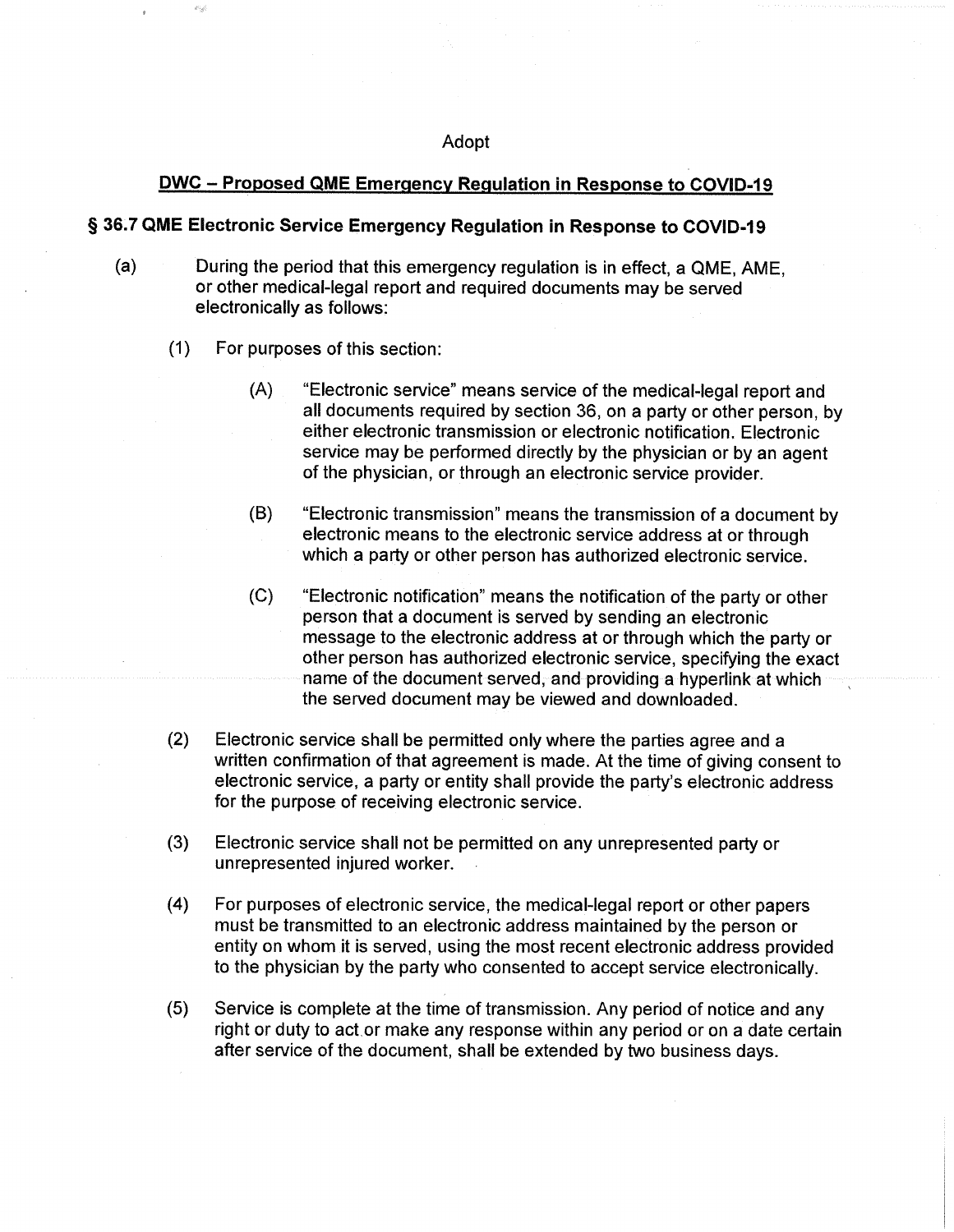- (b) For purposes of service of a medical-legal report in claims of injury to the psyche, all of the terms of section 36.5 shall apply to electronic service, except the service requirements in section 36.5(b)(6) may be accomplished by electronic service pursuant to the terms of this regulation..
- (c) For purposes of service of all medical-legal reports, all of the terms of section 36 shall apply to electronic service, except that the manner of service of the report may be accomplished by electronic transmission, where appropriate, pursuant to the terms of this regulation.
- (d) For purposes of electronic service of all medical-legal reports, the mandatory form 122 (AME or QME Declaration of Service of Medical-Legal Report, see 8 Cal. Code Regs. § 122) may be replaced by an Affidavit of Proof of Electronic Service. The Affidavit of Proof of Electronic Service shall set forth the exact title of the document served in the action, showing  $(A)$  the name and residence or business address of the person making the service, (B) that he or she is a resident of, or employed in, the county where the electronic service occurs, (C) that he or she is over the age of 18 years, (D) that he or she is readily familiar with the business' practice for serving electronically, and  $(E)$  that the document would be electronically served that same day in the ordinary course of business following ordinary business practices. The Affidavit of Proof of Electronic Service shall be signed under penalty of perjury under the laws of the State of California. The Affidavit of Proof of Electronic Service shall also include all of the following:
	- (1) The electronic service address and the residence ar business address of the person making the electronic service.
	- (2) The date of electronic service.
	- (3) The name and electronic service address of the person or entity served.
	- (4) A statement that the document was served electronically.
- (e) For purposes of electronic service, the physician shall maintain an original copy of all documents electronically served, pursuant to the terms of section 39.5 of title 8, California Code of Regulations. The documents maintained by the physician pursuant to this section shall contain an original signature.

Note: Authority cited: Sections 133, 139.2, 4627 and 5307.3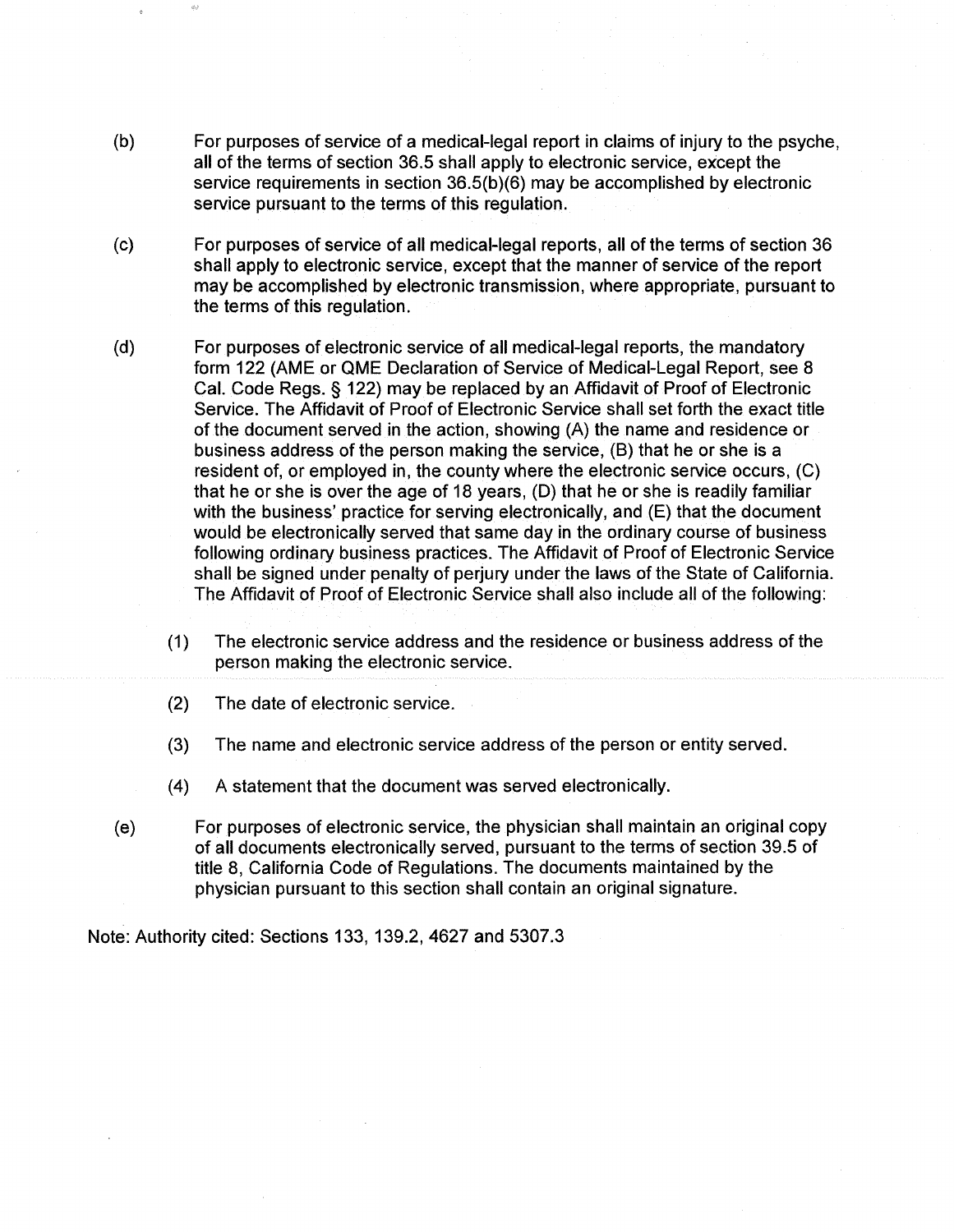## DWC —Proposed QME Emergencv Regulation in Response to COVID-19

### § 46.2 QME Emergency Regulation in Response to COVID-19

- (a) During the period that this emergency regulation is in effect a QME, AME, or other medical-legal evaluation may be performed as follows:
	- (1) A QME or AME may reschedule in-person medical-legal. appointments currently calendared. When a currently calendared in-person medical-legal appointment is rescheduled, the physician shall reschedule the evaluation to take place within 90 days after the date that both the statewide stay-at-home order limiting travel outside one's home, and any similar local order in the jurisdiction where the injured worker resides or the visit will occur, if applicable, are lifted; or
	- {2) A QME or AME may provide a record review and injured worker electronic interview summary report. The physician may interview the injured worker either by telephone or by any form of video conferencing. Once the statewide stay-at-home order, and any. similar local order in the jurisdiction where the visit will occur, are lifted, the QME may then schedule a face-to-face evaluation taking all necessary precautions.
		- (A) The QME or AME shall schedule the electronic interview appointment by sending notice of the appointment with the. information necessary for the injured worker to make the telephone call or initiate the videoconferencing for the appointment. The notice shall contain ali the information ordinarily provided by the form 110 (QME: Appointment Notification Form See 8 Cal. Code Regs. §1.10) in addition to the information to complete the telephone or videaconference connection. The notice of electronic interview shall be transmitted in the manner required by 8 CCR section 34(a). Upon service of the notice of electronic interview, the parties to the action shall provide the QME or AME with the records for review at least 10 days prior to the scheduled appointment and in accordance with the provisions of Labor Code section 4062.3.

 $\mathbf{I}$ 

(3) A QME or AME may complete amedical-legal evaluation through telehealth when a physical examination is not necessary and all of the following conditions are met: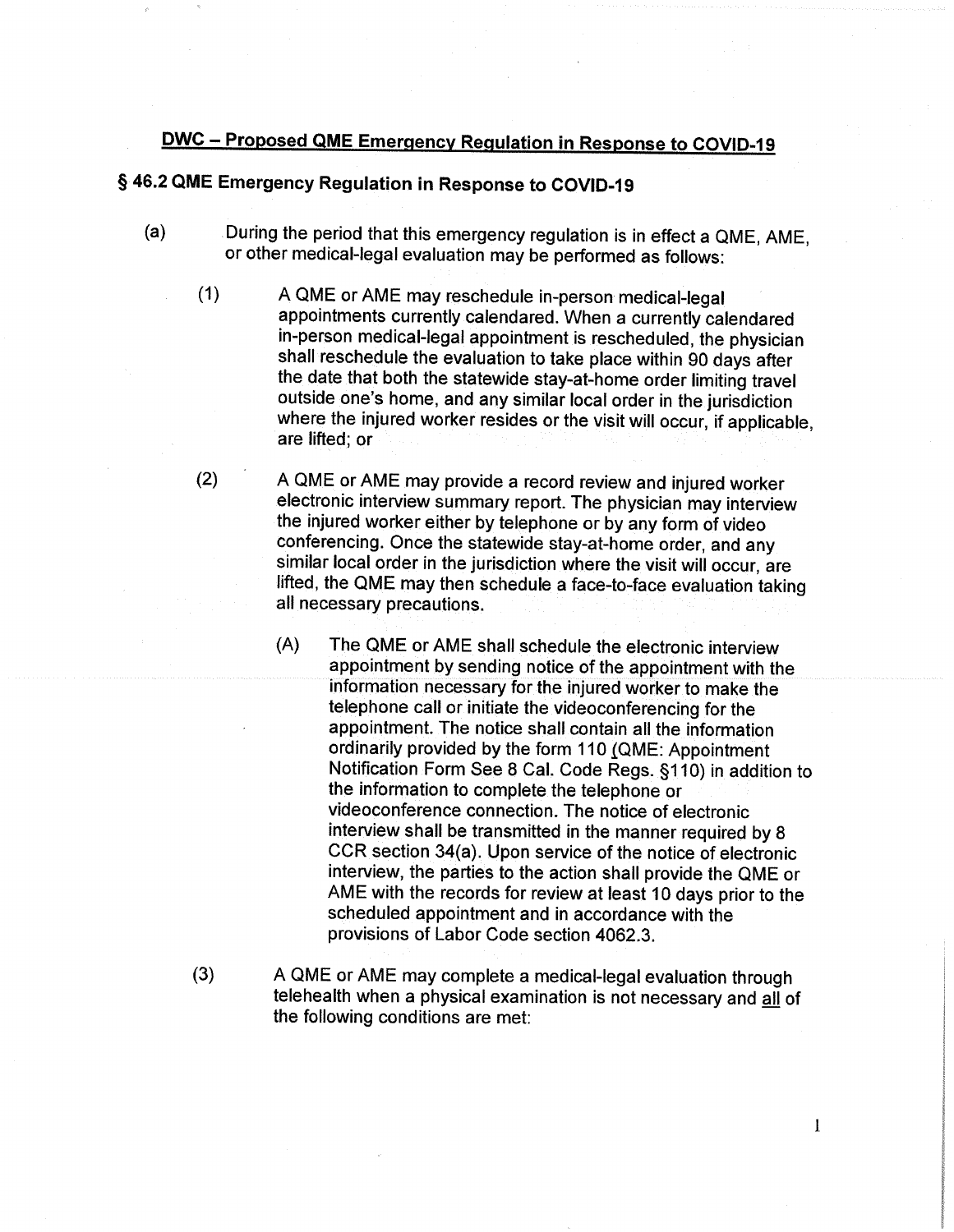- (R) The injured worker is not required to travel outside of their immediate household to accomplish the telehealth evaluation; and
- (B) There is a medical issue in dispute which involves whether or not the injury is AOE/COE (Arising Out of Employment / Course of Employment}, or the physician is asked to address the termination of an injured worker's indemnity benefit payments or address a dispute regarding work restrictions; and
- (C) There is agreement in writing to the telehealth evaluation by the injured worker, the carrier or employer, and the QME. Agreement to the telehealth evaluation cannot be unreasonably denied. If a party to the action believes that agreement to the telehealth evaluation has been unreasonably denied under this section, they may file an objection with the Workers' Compensation Appeals Board, along with a Declaration of Readiness to Proceed to set the matter for a hearing;
- (D) The telehealth visit under the circumstances is consistent with appropriate and ethical medical practice, as determined by the QME; and
- (E) The QME attests in writing that the evaluation does not require a physical exam.
- (4) For purposes of evaluations pursuant to subdivision (3) of this emergency regulation, telehealth means remote visits via videoconferencing, video-calling, or similar such technology that allows each party to see the other via a video connection.
- (b) During the time this regulation is in effect, section 31.3 (e) of title 8 of the California Code of Regulations, is suspended and the following is effective:
	- (1) If a party with the legal right to schedule an appointment with a QME is unable to obtain an appointment with a selected QME within 90 days of the date of the appointment request, that party may waive the right to a replacement QME in order to accept an appointment that is no more than 120 days after the date of the party's initial appointment request. When the selected QME is unable to schedule the evaluation within 120 days of the date of

 $\overline{2}$